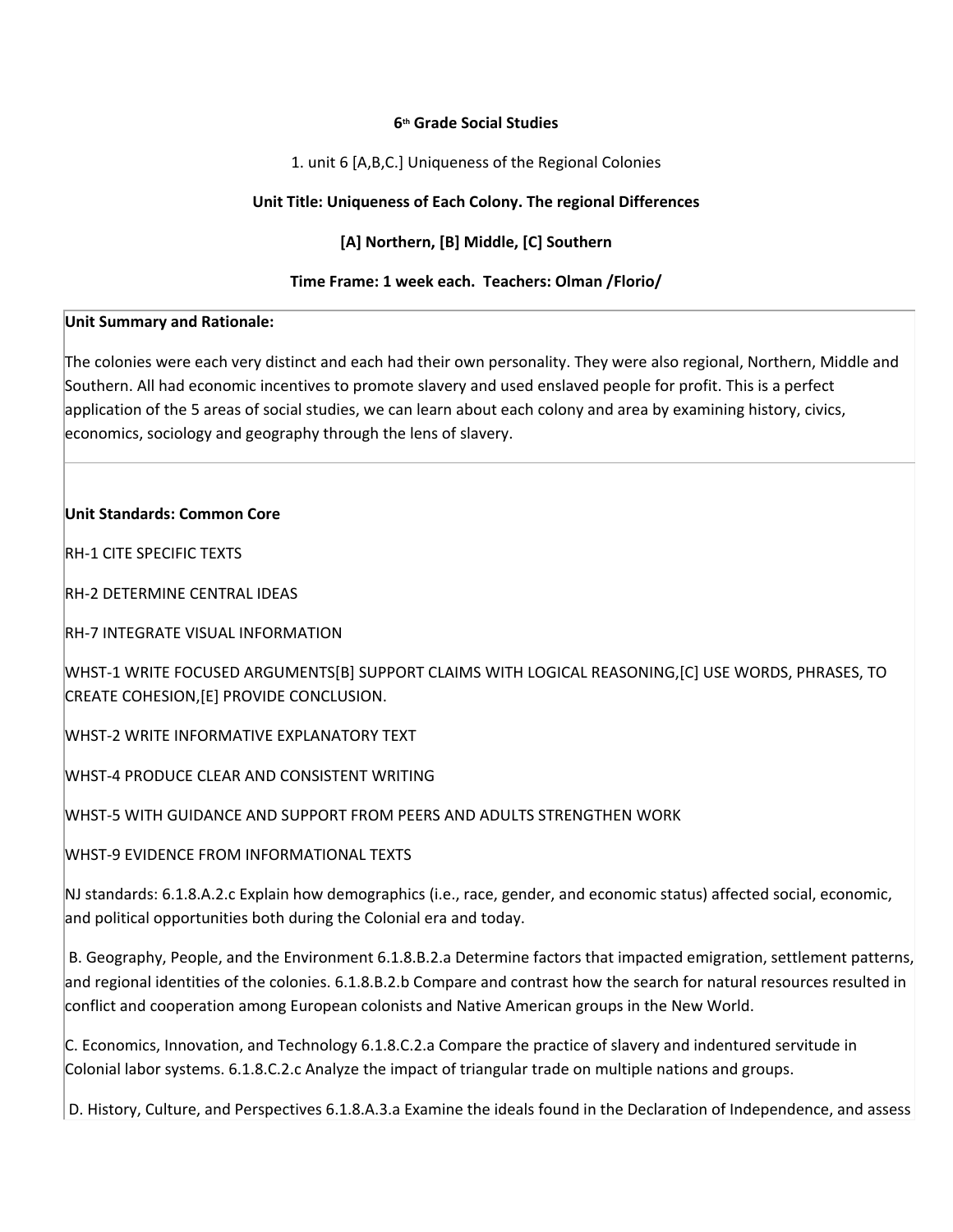the extent to which they were fulfilled for women, African Americans, and Native Americans during this time period. 6.1.12.D.2.b Explain why American ideals put forth in the Constitution (i.e., due process, rule of law, and individual rights) have been denied to different groups of people throughout time. 6.1.12.A.4.b Analyze how ideas found in key documents (i.e., the Declaration of Independence, the Seneca Falls nation. Efforts to reunite the country through Reconstruction were contested, resisted, and had long-term consequences

 Unit Connection College and Career Ready Descriptions: Teachers will select at least one of the following lenses to act as the overlay for the unit X Students will demonstrate independence.

X Students will value evidence.

X Students will build strong content knowledge

- Students will respond to the varying demands of audience, task, and discipline
- X Students will critique as well as comprehend
	- Students will use technology and digital media strategically and capably
	- Students will develop an understanding of other perspectives and cultures

|                                                                      | <b>Big Ideas:</b>                                                                                                                 |
|----------------------------------------------------------------------|-----------------------------------------------------------------------------------------------------------------------------------|
| <b>Essential Questions:</b>                                          | Everything we learn about the people and cultures of the                                                                          |
| Can we organize colonies into groups by defining them                | colonies of North America can be examined by the use of all                                                                       |
| with the five areas of social studies, using the lens of             | areas of social studies in order to explain the drive to found<br>and populate colonies. It becomes very clear that slavery plays |
| slavery to compare and contrast?                                     | an important role in each of the regions, but we seem to value                                                                    |
| Should all regions share the guilt?                                  | each region differently. Should we; why or why not? There has                                                                     |
|                                                                      | been an ever growing movement by historians and                                                                                   |
| Was the North unduly spared the stigma related to                    | archeologists to uncover the truth about the Northern, or New                                                                     |
| slavery by historians shifting the historical perspective to         | England colonies' role in the proliferation of slavery. It will be                                                                |
| the timeframe during the mid-1800s+, while under-                    | our task to research and decide the culpability of the Northern                                                                   |
| emphasizing the role of slavery during the earlier colonial colonies |                                                                                                                                   |
| period from 1640-1800?                                               |                                                                                                                                   |
| Learning Tasks:                                                      | Skills:                                                                                                                           |
| peer group discussions                                               | Oral participation                                                                                                                |
| movies and well organized notes                                      | Advanced thought and application of big ideas.                                                                                    |
| <b>Reading Tasks:</b>                                                | Interpretation of primary documents researched and                                                                                |
| Reading and discovery of primary documents.                          | submitted by students                                                                                                             |
| <b>Writing Tasks: Cornell Notes</b>                                  |                                                                                                                                   |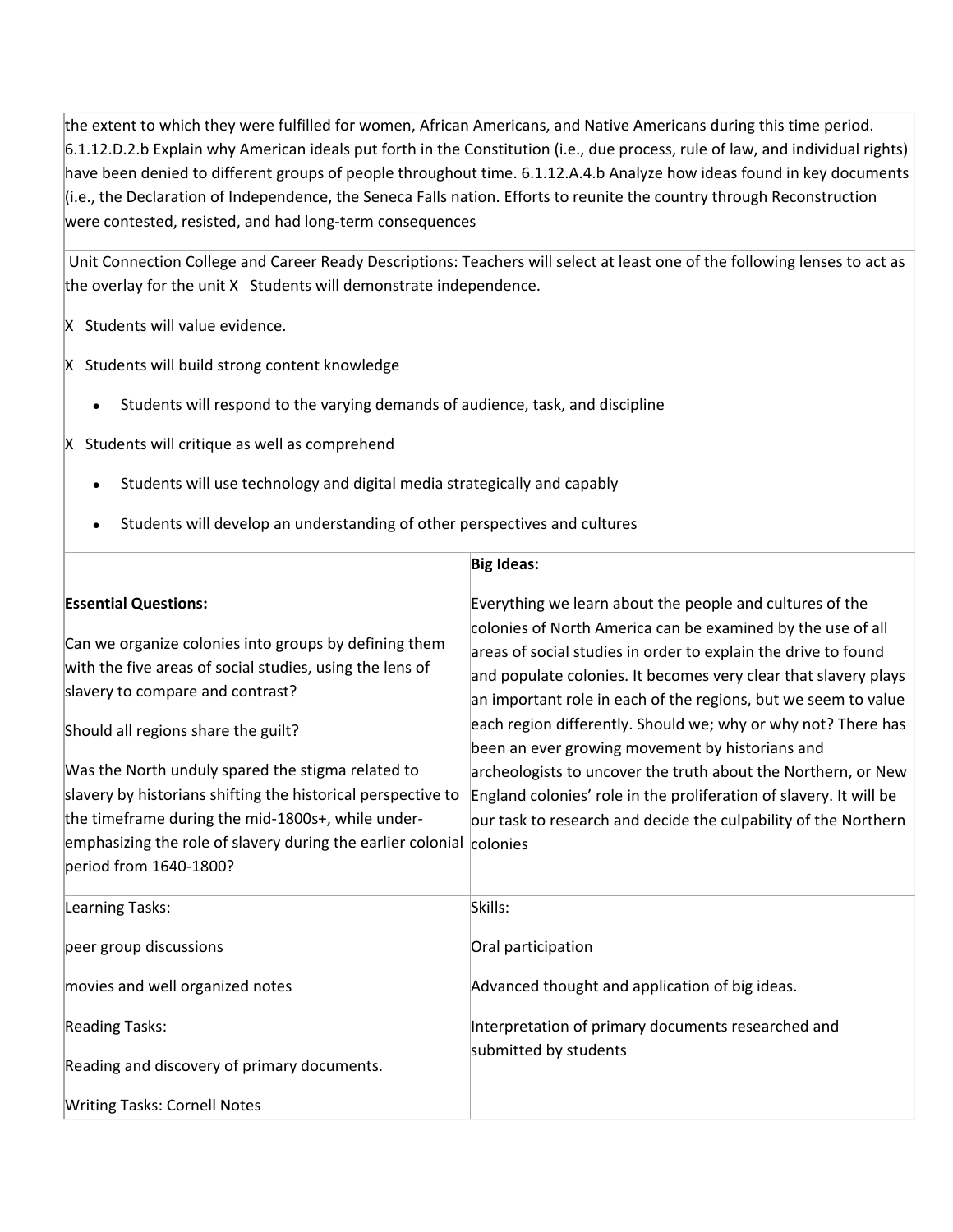Essays:

1] Slave's lives in the New England Colonies.

2] Economic, historic, civic, geographical, and sociological reasons that justified enslaving whites, blacks and Indians

Discussion Tasks: Seminar style student led discussions and debates.

Language/Vocabulary Tasks:

**Key Terms/Vocabulary: fervor, settlement, colony, plantation, region, subsidence farming, surplus, governor, tolerance, possessed, discontent, devout, zealous, corrupt, persuasive, indigo, racism, debtor**

**Academic Vocabulary: Netherlands, Holland, Dutch, colonization, indentured servant, slave, cash crop, legislature, proprietary and royal colony, Puritan vs. Pilgrim, Biblical Law, Roger Williams, Thomas Hooker, Anne Hutchinson, Salem Witch Trials, Quakers, cash crop, royal colony, Mason-Dixon Line, Tidewater Plantation, Middle Passage**

**Assessments: Assessments:**

**Diagnostic: Pre-test. List the names and locations of the northern colonies. And guesstimate the percentage of slaves in the New England and Northern colonies**

**Formative:**

**Writing notebooks for open ended extended response**

**Map project to reflect the geographical region historically and currently.**

**Read various handouts and analyze their validity**

**OEQs …1] Were the New England colonies profiting from the slave trade and enslaved people?**

 **2] Did the magnitude of slavery in general, and the role of New England Puritans in that enslavement, surprise you?** 

**Graded with rubrics.** 

**Summative:** 

**End of unit oral discussion, class participation**

Pre-test, Class participation, written essay on slavery in the colonies, and quiz on the colonies.

| <b>Learning Activities:</b>                | Some suggested Resources/Text Selections:                |
|--------------------------------------------|----------------------------------------------------------|
| Debate and discussion, Class participation | http://www.salon.com/2015/07/29/seret_history_of_a_north |
|                                            | ern slave state                                          |